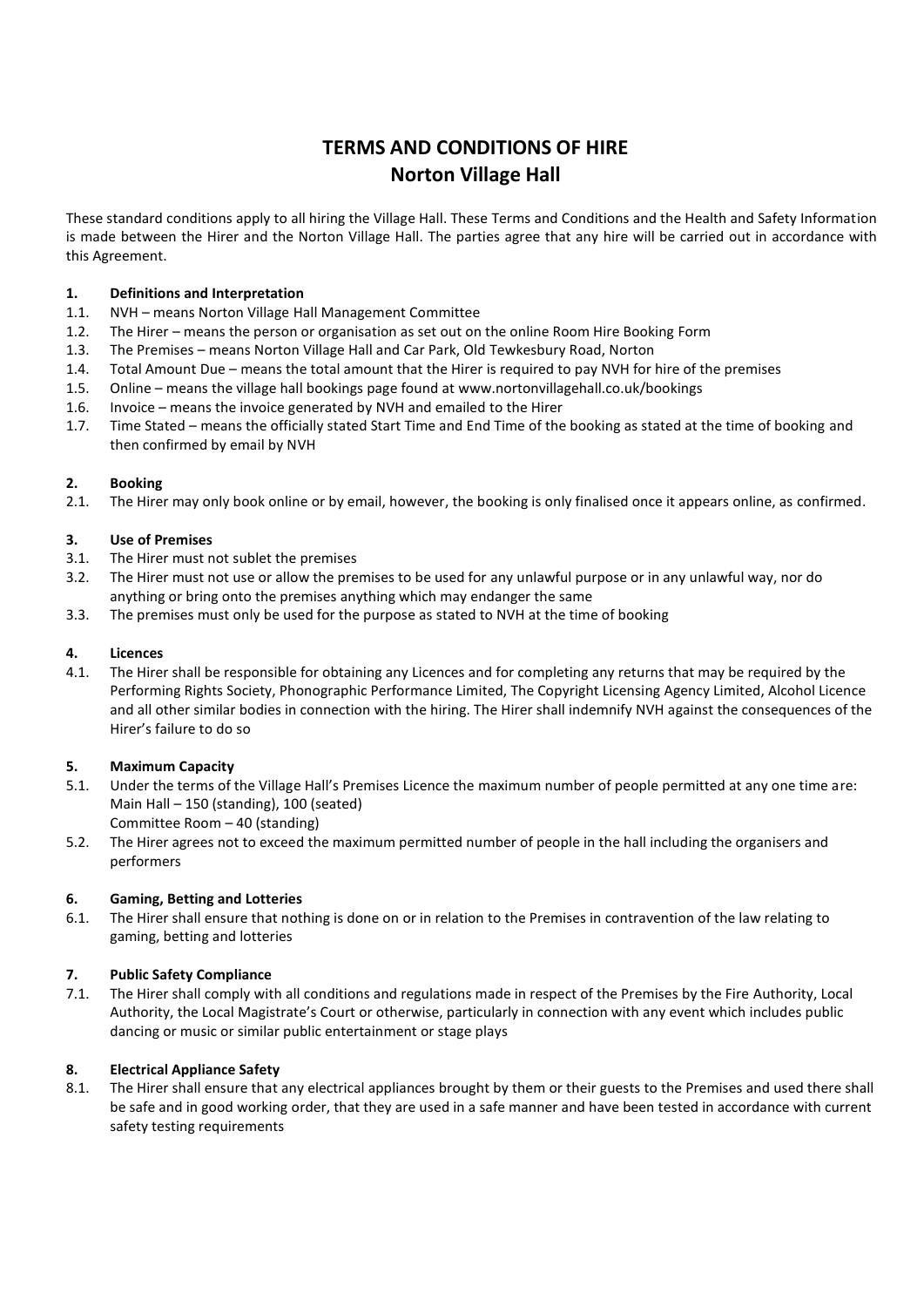## **9. Alterations**

9.1. The Hirer must not make any alterations to the Premises without NVH's prior written consent.

## **10. Food and Drink**

- 10.1. The Hirer shall if preparing, serving or selling food observe all relevant food and hygiene legislation and regulations.
- 10.2. If the Hirer wishes to use caterers on the Premises during the event the Hirer must ensure that the caterers comply with all health and hygiene legislations and regulations.
- 10.3. The kitchen facility on site is NOT for cooking. It is licensed for the reheating of food only.

### **11. General Regulations**

- 11.1. No animals are to be brought onto the premises except guide dogs without prior written consent.
- 11.2. The Hirer shall ensure that the following conditions are adhered to in full:
	- 11.2.1 No preparation may be applied to the floors.
	- 11.2.2 No interference with any equipment, books or any other
	- materials.

11.2.3 No interference with the heating system.

11.2.4 No materials or equipment or goods may be left on the property without written consent of NVH or their booking officer, any contravention of this rule may result in the materials being removed and disposed of. Cost for the removal will be charged to the Hirer.

## **12. Nuisance**

- 12.1 The Hirer must not do or allow anyone attending their event to do anything on the Premises which is or may become a nuisance to the NVH or other Hirers or to the occupiers of adjoining or neighbouring properties. The Hirer shall be responsible for requiring any person causing such a nuisance to leave the Premises. It is the Hirer's responsibility to ensure that the minimum of noise is made by persons attending the event on arrival and departure.
- 12.2 All external doors to the village hall should be kept closed when music is being played to reduce the impact on neighbouring properties. The playing of music in the village hall must cease by 11.30pm.
- 12.3 The playing of music in the car park or from vehicles in the car park is strictly prohibited.
- 12.4 If the Hirer or anyone attending their event causes a nuisance to the occupiers of adjoining or neighbouring properties the NVH may at its absolute discretion levy a charge on the Hirer in addition to the Total Amount Due.

### **13. Children**

- 13.1. The Hirer shall ensure that where a hiring involves activities aimed predominantly at children, and/or the activity is positively supported by the school for the attendance of children, they have appropriate child protection policies and procedures in place and that they themselves and those persons likely to have contact with children have been subject to adequate enhanced Disclosure and Barring Service checks
- 13.2. Where the Hirer wishes to use the Premises for a purpose which involves a regulated activity as described by the Safeguarding of Vulnerable Groups Act 2006, NVH takes no responsibility for the provision of appropriate paperwork. However, NVH reserves that right to review child protection policies and procedures and to impose any additional requirement they consider appropriate in connection with the hiring. If for any reason NVH are not satisfied, then they reserve the right to cancel any hiring and there shall be no liability with regard to the refund of the Total Amount Due (including any deposit paid)
- 13.3. No children under the age of 12 are permitted access to the Kitchen.

### **14. Sale of Goods**

14.1. The Hirer shall, if selling goods on the premises, comply with Fair Trading Laws and any code of practice used in connection with such sales.

### **15. Unfit for Use**

15.1. NVH may cancel any hiring if the Premises or any related facilities are rendered unfit or become unavailable due to unforeseen circumstances or are required for School/Education Curriculum purposes or are required for use as a Polling Station for a Parliamentary or Local Government election or by-election or civil emergency and there shall be no liability to the Hirer other than to refund any of the Total Amount Due (including any deposit paid) for the cancelled hiring

### **16. Refusal of Booking**

16.1. The Premises shall not be hired to organisations with racist or extremist aims regardless of the stated reason for hiring the building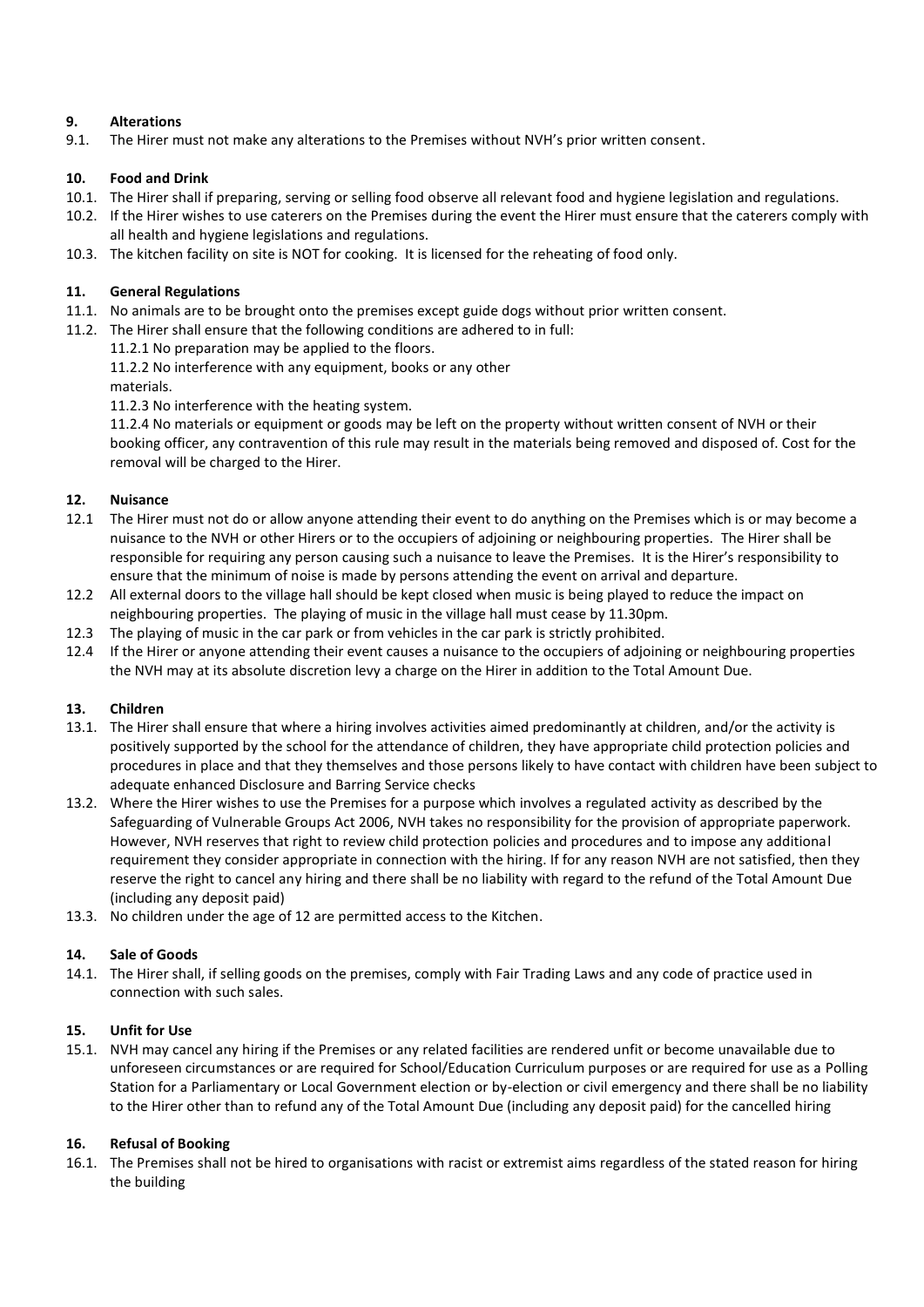- 16.2. NVH may cancel any hiring if in its opinion the hiring organisation for which the Premises are hired has racist or extremist policies. In such event NVH shall incur no liability to the Hirer whatsoever, other than the return of any of the Total Amount Due that has been paid by them in respect of such cancelled hiring.
- 16.3 Bookings will not be accepted from any Hirer who in the opinion of NVH has previously caused a nuisance to the occupiers of adjoining or neighbouring properties.

## **17. End of Hire**

- 17.1. The Hirer shall ensure that the Premises are vacated at the time specified at time of booking and no later than 12 midnight
- 17.2. In the event that the Hirer and his party have not vacated the Premises by the Time Stated, at booking, NVH shall impose a penalty of 2x the hourly rate for every part or full un-booked hour after the End Time stated
- 17.3 If the Hirer allows anyone attending their event to remain on the Premises after 12 midnight (without the prior written consent of the NVH) the NVH may at its absolute discretion levy a charge on the Hirer in addition to the Total Amount Due.
- 17.4. The Hirer shall be responsible for leaving the Premises and surrounding area in a clean and tidy condition and any contents temporarily removed from their usual positions properly replaced, if this condition is not complied with NVH shall at its discretion make an additional charge
- 17.5. The Hirer shall be responsible for reporting any damage or faulty equipment to the Bookings Secretary
- 17.6. The key must be returned to the point of collection within 2 hours of stated End Time

### **18. Payment and Total Amount Due**

- 18.1. The details of the Total Amount Due are set out in the Invoice sent to the booker following completion of the event
- 18.2. At its discretion NVH may request a deposit of up to 20% in order to secure a booking
- 18.3. Payment must be received within 30 days of the invoice date, late payment fees may be levied at the discretion of the committee

#### **19. Insurance**

- 19.1. During the period of hiring, the Hirer shall be responsible for all damages, losses, claims and costs arising out of their use of the Premises and shall indemnify NVH from and against any expense liability loss claim or proceedings including claims for personal injury to or the death of any person whatsoever arising out of the course of or caused as a result of the hiring except where due to the negligence of NVH or their respective servants or agents
- 19.2. The Hirer must if required have adequate Public Liability Insurance in place for the use of the Premises. It is the responsibility of the Hirer to ascertain if such insurance is required. NVH have Public Liability Insurance in place and therefore accept no responsibility for any claims pertaining to things not covered by this policy

### **20. Cancellation**

- 20.1. The Hirer must give NVH at least 7 days' notice of its wishes to cancel the booking
- 20.2 NVH may at its absolute discretion cancel any booking upon giving 7 days notice to the Hirer. In such an event NVH shall incur no liability to the Hirer whatsoever, other than the return of any of the Total Amount Due that has been paid by them in respect of such cancelled hiring.

### **21. Health & Safety**

- 21.1. The Hirer acknowledges that they are aware of that the risk assessment for the Premises is available on request. If the Hirer for any reason considers that the risk assessment document requires any amendment to reflect the Hirers proposed use of the Premises the Hirer must make NVH aware and provide NVH with details in writing of the necessary amendments
- 21.2. The Hirer agrees to comply with the terms set out in the Health and Safety Information document and Fire Risk Assessment
	- 21.2.1 The Hirer must report all accidents involving injury to the Bookings Secretary
- 21.3. The Hirer acknowledges that they are familiar with the following:
	- 21.3.1. Fire exits and alarm points
	- 21.3.2. Firefighting equipment, evacuation procedures, escape routes and assembly point
	- 21.3.3. Location of First Aid Kit (Kitchen)
- 21.3.4. Location of the Accident Reporting Guidance Sheets, Fire Log Guidance Sheets and User Guide (Entrance Hall) 21.4. In accordance with the Premises' fire evacuation plan the Hirer is required to:
	- 21.4.1. Keep a register of people in the Premises and people who leave the Premises early.